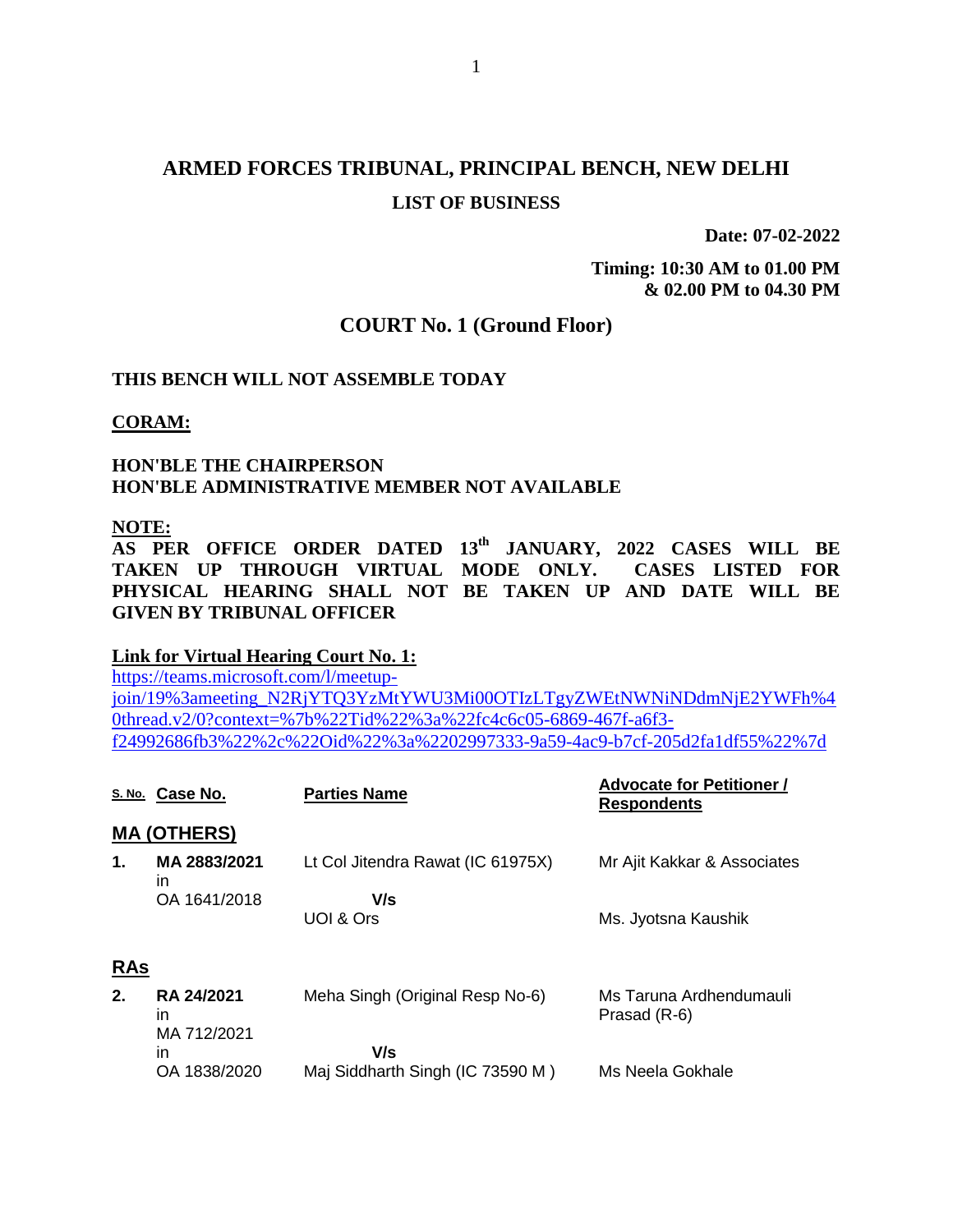|             | PART HEARD                           |                                                    |                                |
|-------------|--------------------------------------|----------------------------------------------------|--------------------------------|
| 3.          | OA 1338/2017                         | Nb Sub Muruganandam S                              | Mr V S Kadian                  |
|             |                                      | V/s<br>UOI & Ors.                                  | Ms Barkha Babbar               |
|             | <b>Pleadings Not Complete</b>        |                                                    |                                |
| 4.          | OA (Appeal)<br>941/2020<br>with      | IC 42242K Maj Gen Debasish Roy<br>(Retd)           | Mr SS Pandey & Associates      |
|             | MA 3019/2021                         | V/s<br>UOI & Ors.                                  | Mr. Anil Gautam                |
|             | FOR FINAL HEARING                    |                                                    |                                |
| 5.          | OA 1806/2020<br>with                 | No. 05891-N Lt Cdr Anish Thakur<br>(Retd.)         | Mr. Santhosh Krishnan          |
|             | MA 2082/2020                         | V/s<br>UOI & Ors.                                  | Mr VS Tomar                    |
| <b>WITH</b> |                                      |                                                    |                                |
| 6.          | OA 1892/2020<br>with<br>MA 2188/2020 | No. 05898B Lt Cdr Jyoti Prava Das<br>(Retd)<br>V/s | Mr Santhosh Krishnan           |
|             |                                      | UOI & Ors.                                         | Dr Vijendra Singh Mahndiyan    |
| WITH        |                                      |                                                    |                                |
| 7.          | OA 331/2021<br>with                  | (05896 Z) Lt Cdr Sonali Pattanaik<br>(Retd)        | Mr Santhosh Krishnan           |
|             | MA 400/2021                          | V/s<br>UOI & Ors.                                  | Mr Harish V Shankar            |
|             |                                      | <u>PHYSICAL HEARING MATTERS AT 02:00 PM</u>        |                                |
|             | <u>FOR FINAL HEARING</u>             |                                                    |                                |
| 8.          | OA 2393/2019<br>with                 | Cdr Ravi Saini (51622-Y)                           | Mr. Ankur Chhibber             |
|             | MA 1897/2021                         | V/s<br>UOI & Ors.                                  | Mr. Harish V Shankar for R 1-3 |
|             | <u>MATTERS FROM REGULAR LIST</u>     |                                                    |                                |
| 9.          | OA 322/2015                          | Sgt Badal Chaurasia                                | Mr. Ajit Kakkar                |
|             |                                      | V/s                                                |                                |
|             |                                      | UOI & Ors.                                         | Mr VS Tomar                    |
|             |                                      |                                                    |                                |
|             |                                      |                                                    |                                |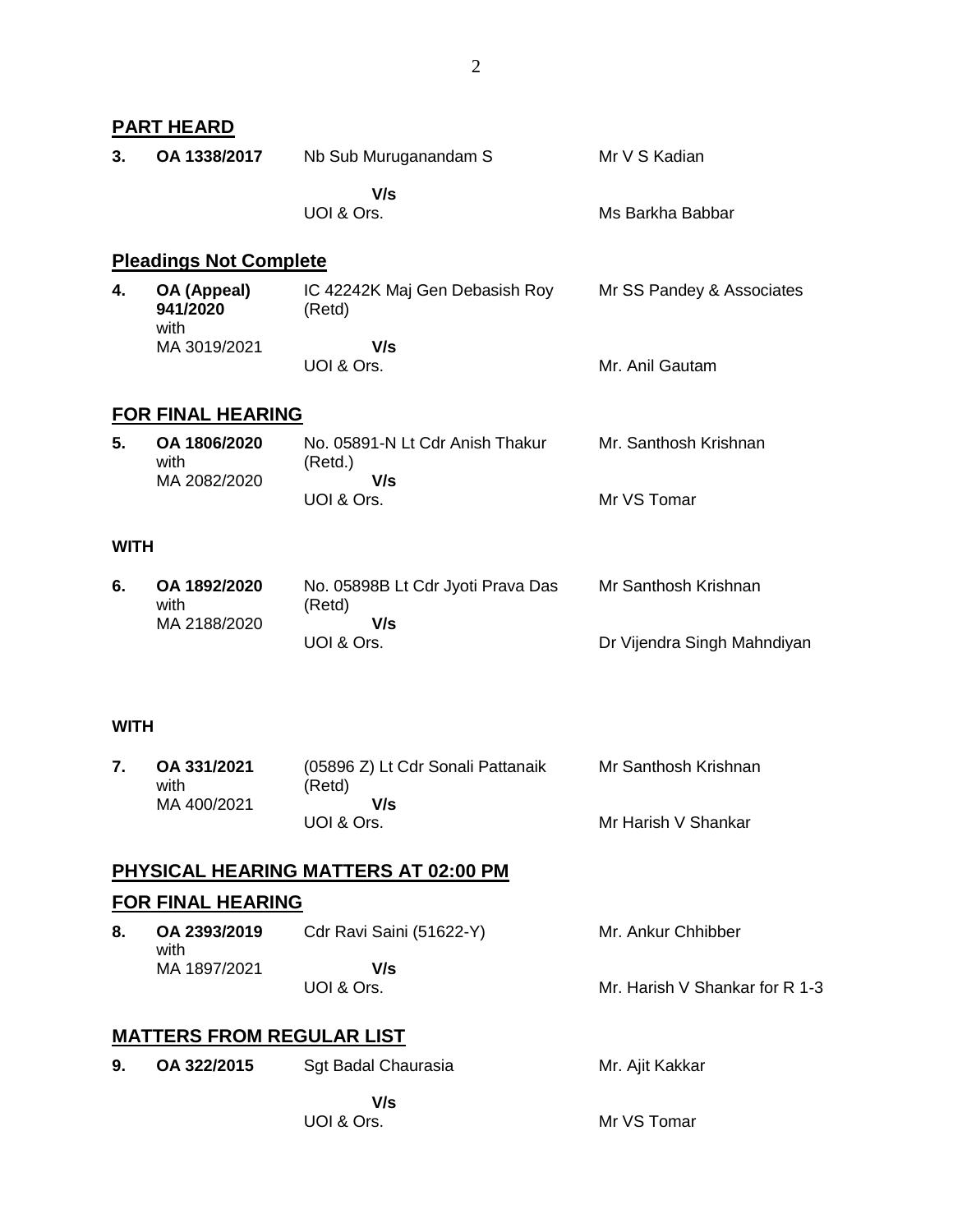| 10 <sub>1</sub> | OA 512/2015 | Ex Rect Neetesh Singh Rajawat | Mr. V S Kadian |
|-----------------|-------------|-------------------------------|----------------|
|                 |             | V/s                           |                |
|                 |             | UOI & Ors.                    | Mr YP Singh    |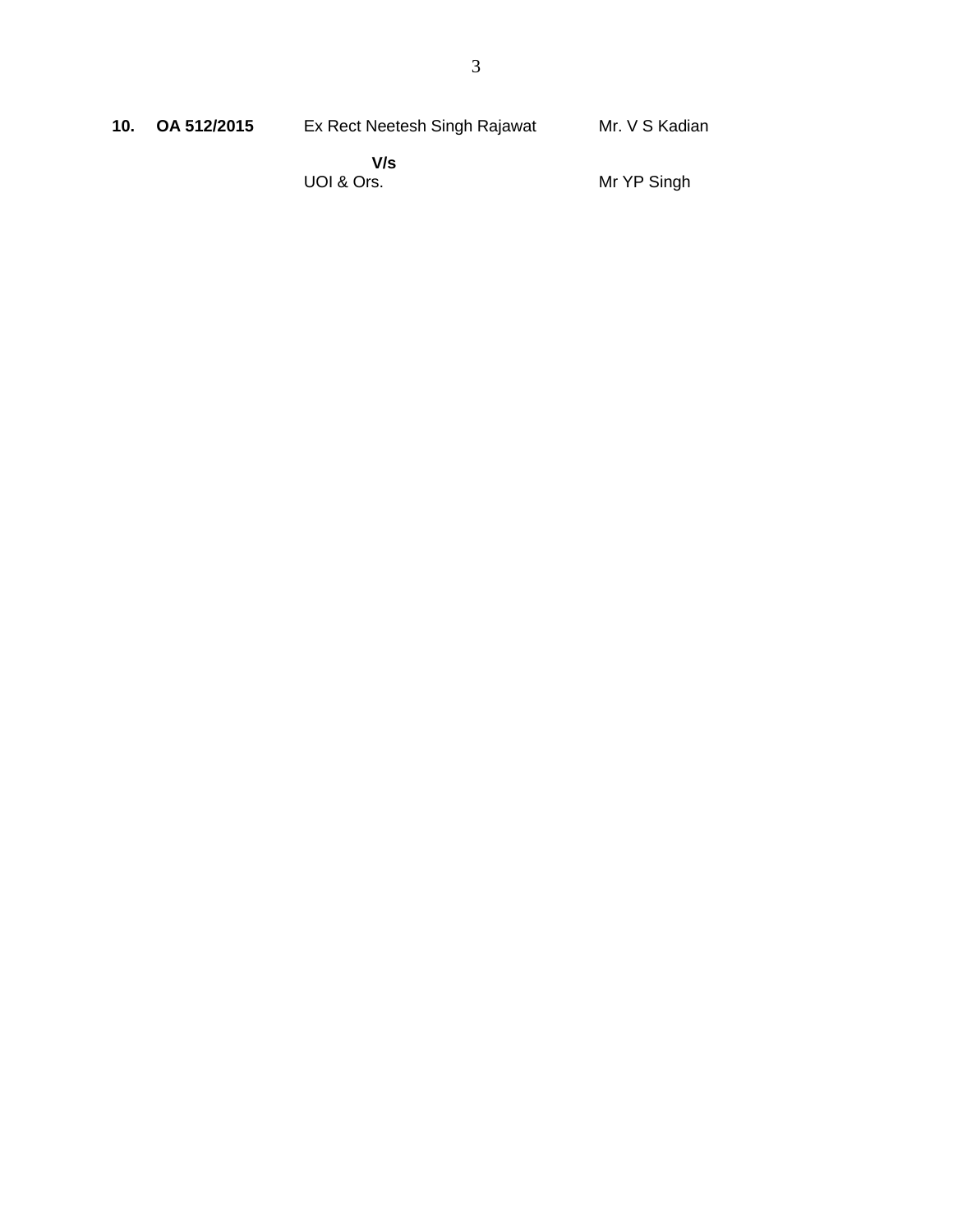# **ARMED FORCES TRIBUNAL, PRINCIPAL BENCH, NEW DELHI LIST OF BUSINESS**

**Date: 07-02-2022**

**Timing: 11:00 AM**

# **PRINCIPAL REGISTRAR COURT**

# **PRINCIPAL REGISTRAR COURT WILL SIT FROM 12.00 NOON TO 1.00 PM**

## **THE FOLLOWING CASES SHALL BE TAKEN THROUGH VIRTUAL HEARING**

## **Link for Virtual Hearing Principal Registrar Court:**

## <https://aftpb.webex.com/meet/vcaftpb>

|             | S. No. Case No.                       | <b>Parties Name</b>                           | <b>Advocate for Petitioner /</b><br><b>Respondents</b> |  |
|-------------|---------------------------------------|-----------------------------------------------|--------------------------------------------------------|--|
|             | <b>Final Opportunities</b>            |                                               |                                                        |  |
| 1.          | OA 322/2021<br>with<br>MA 1850/2021 & | Ex MWO (HFO) Shankar Ram<br>(657554-G) & Ors. | Mr Aruni Poddar                                        |  |
|             | 393/2021                              | V/s                                           |                                                        |  |
|             |                                       | UOI & Ors.                                    | Dr Vijendra Singh Mahndiyan                            |  |
| <b>WITH</b> |                                       |                                               |                                                        |  |
| 2.          | OA 390/2021<br>with MA<br>2665/2021   | Ex WO Pradip Kumar (677500 G) &<br>Ors.       | Mr Rohit Pratap & Associates                           |  |
|             |                                       | V/s                                           |                                                        |  |
|             |                                       | UOI & Ors.                                    | Mr. S D Windlesh                                       |  |
| <b>WITH</b> |                                       |                                               |                                                        |  |
| 3.          | OA 1946/2021                          | Ex WO Rakesh Kumar (No 692450 K)<br>& Ors.    | Mr Rohit Pratap & Associates                           |  |
|             |                                       | V/s<br>UOI & Ors.                             | Mr Prabodh Kumar                                       |  |
| 4.          | OA 2133/2021                          | AVM Maharaj Mohanta (17390) ADM<br>(Retd)     | Mr Ajai Bhalla                                         |  |
|             |                                       | V/s<br>UOI & Ors.                             |                                                        |  |
|             |                                       |                                               | Mr Avdhesh Kumar Singh                                 |  |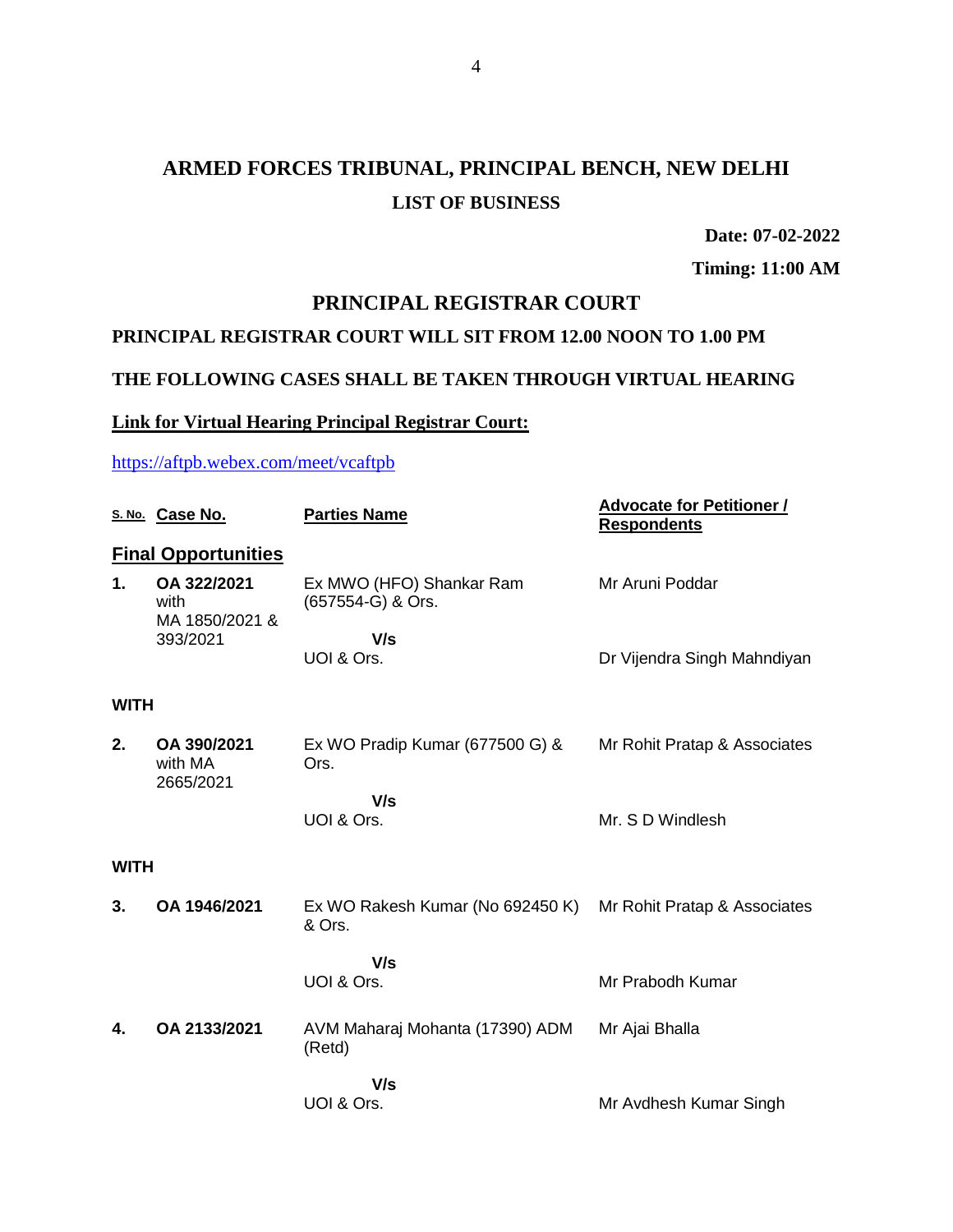| 5.  | OA 2134/2021<br>with<br>MA 2244/2021 | Ex SPR Takale Ramdas Babasaheb<br>(15572577 L)  | Mr Ved Prakash & Mr Devendra<br>Kumar  |
|-----|--------------------------------------|-------------------------------------------------|----------------------------------------|
|     |                                      | V/s                                             |                                        |
|     |                                      | UOI & Ors.                                      | Mr Niranjana Das                       |
| 6.  | OA 2136/2021<br>with<br>MA 2245/2021 | Ex HFO MWO Rameshwar Prasad<br>Singh (641929 A) | Mr Bijendra Kumar Pathak               |
|     |                                      | V/s                                             |                                        |
|     |                                      | UOI & Ors.                                      | Mr Prabodh Kumar                       |
| 7.  | OA 2140/2021<br>with                 | Ex Rect Ravi Prakash (13693049 X)               | Mr Ved Prakash & Mr Devendra<br>Kumar  |
|     | MA 2247/2021                         | V/s<br>UOI & Ors.                               | Mr Avdhesh Kumar Singh                 |
| 8.  | OA 2141/2021                         | Col Navdeep Singh Saran (Retd) (IC<br>58608 A)  | Mr Chaitanya Agarwal                   |
|     |                                      | V/s<br>UOI & Ors.                               | Mr. Neeraj Sr CGSC                     |
| 9.  | OA 2160/2021<br>with<br>MA 2273/2021 | (683998) Sgt Narender Kumar Vats<br>(Retd)      | Mr Dinesh Mahto & Mr Manoj Kr<br>Gupta |
|     |                                      | V/s<br>UOI & Ors.                               | Ms Jyotsna Kaushik                     |
| 10. | OA 2161/2021                         | IC-47916A Col Bimal Kumar Jaggi<br>(Retd)       | Mr Indra Sen Singh/Kirtika<br>Chhatwal |
|     |                                      | V/s<br>UOI & Ors.                               | Mr. Neeraj Sr CGSC                     |
| 11. | OA 2164/2021<br>with                 | Ex Sep Rajender Singh (3173846)                 | Mr S M Dalal                           |
|     | MA 2276/2021                         | V/s<br>UOI & Ors.                               | Dr Vijendra Singh Mahdniyan            |
| 12. | OA 2166/2021                         | Ex Ac(U/T) Keshav Singh Beniwal<br>(7006779-A)  | Mr Pushpendra Kumar Dhaka              |
|     |                                      | V/s<br>UOI & Ors.                               | Gp Capt Karan Singh Bhati, Sr<br>CGSC  |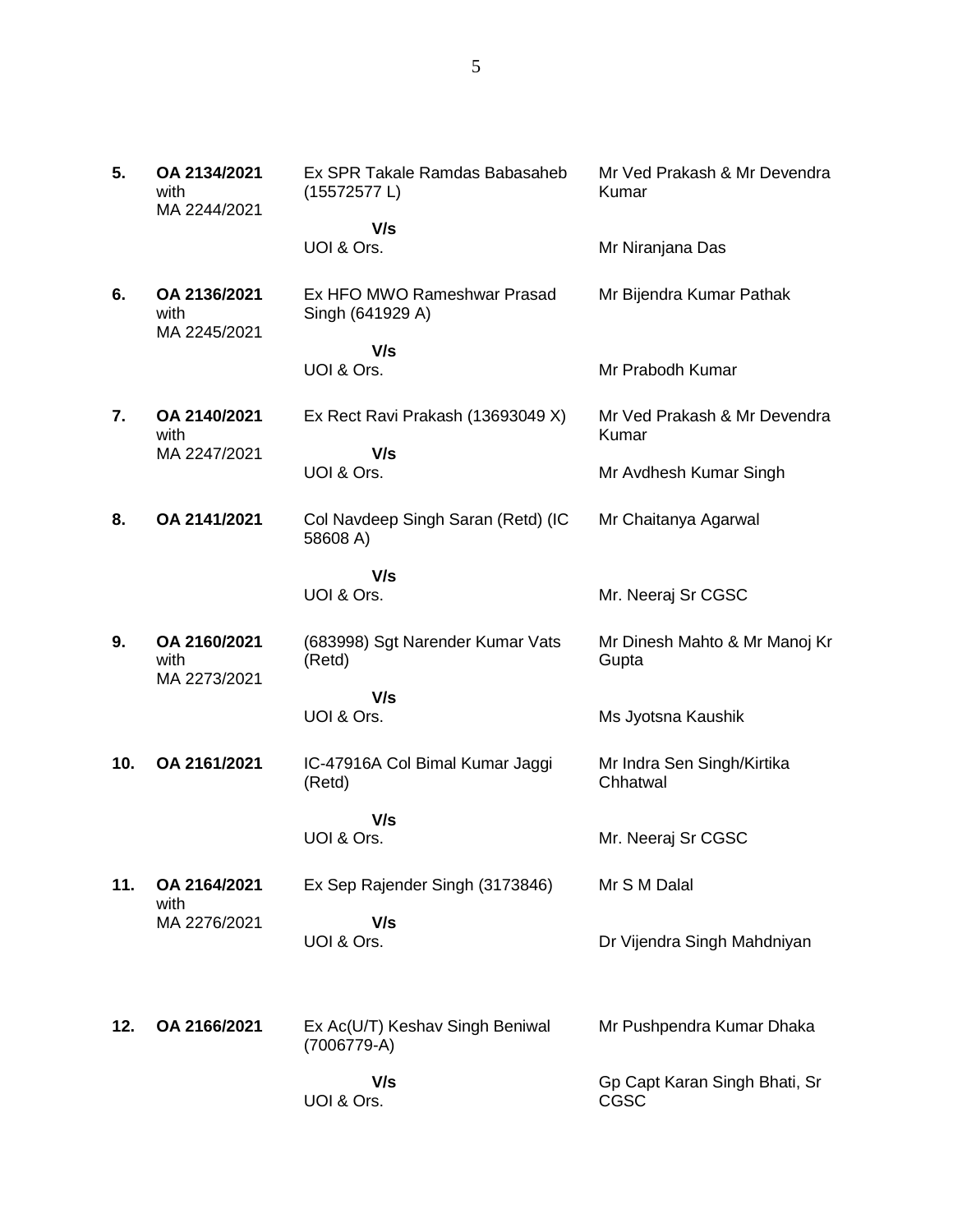**13. OA 2190/2021** Ex Hav (OCC) B D Pradhan (15387074 Mr Anil Srivastava & Ms Ruchi N)  **V/s** UOI & Ors. Sharma Mr. Neeraj, Sr CGSC for R 1-3 & None for R-4 **14. OA 2196/2021** with MA 2305/2021 Ex WO Vishunpal Singh (672941 S)  **V/s** UOI & Ors. Mr Ramniwas Bansal Mr. Rajeev Kumar **15. OA 2217/2021** Sgt Rajeev Ranjan (Retd) (781670-L)  **V/s** UOI & Ors. Mr Raj Kumar Mr. K K Tyagi **16. OA 2240/2021** with MA 2337/2021 Ex MWO Gautam Kumar Das (655648- Mr Praveen Kumar H)  **V/s** UOI & Ors. Mr Niranjana Das **17. OA 2251/2021** Sgt Bhupender Kumar (Retd) (Service Nos 781688-S)  **V/s** UOI & Ors. Mr Raj Kumar Mr Niranjana Das **18. OA 2268/2021** with MA 2377/2021 Smt Gita Devi Wd/o Late L/Nk Suresh Kumar (14801336 K)  **V/s** UOI & Ors. Mr Ramniwas Bansal & Mr Raj Kumar Ms Jyotsna Kaushik **19. OA 2269/2021** Col (TS) Rajesh VP (IC-51437W) (Retd)  **V/s** UOI & Ors. Mr Mohan Kumar & Associates Mr Rajeev Kumar **20. OA 2270/2021** Sgt Padiri Sivakrishna (Retd) (781626- S)  **V/s** UOI & Ors. Mr Raj Kumar Mr. Shyam Narayan **21. OA 2282/2021** with MA 2393/2021 Ex Sep Adikanda Mahapatra (7782089-P)  **V/s** UOI & Ors. Mr Ved Prakash & Devendra Kumar Mr Ashok Chaitanya